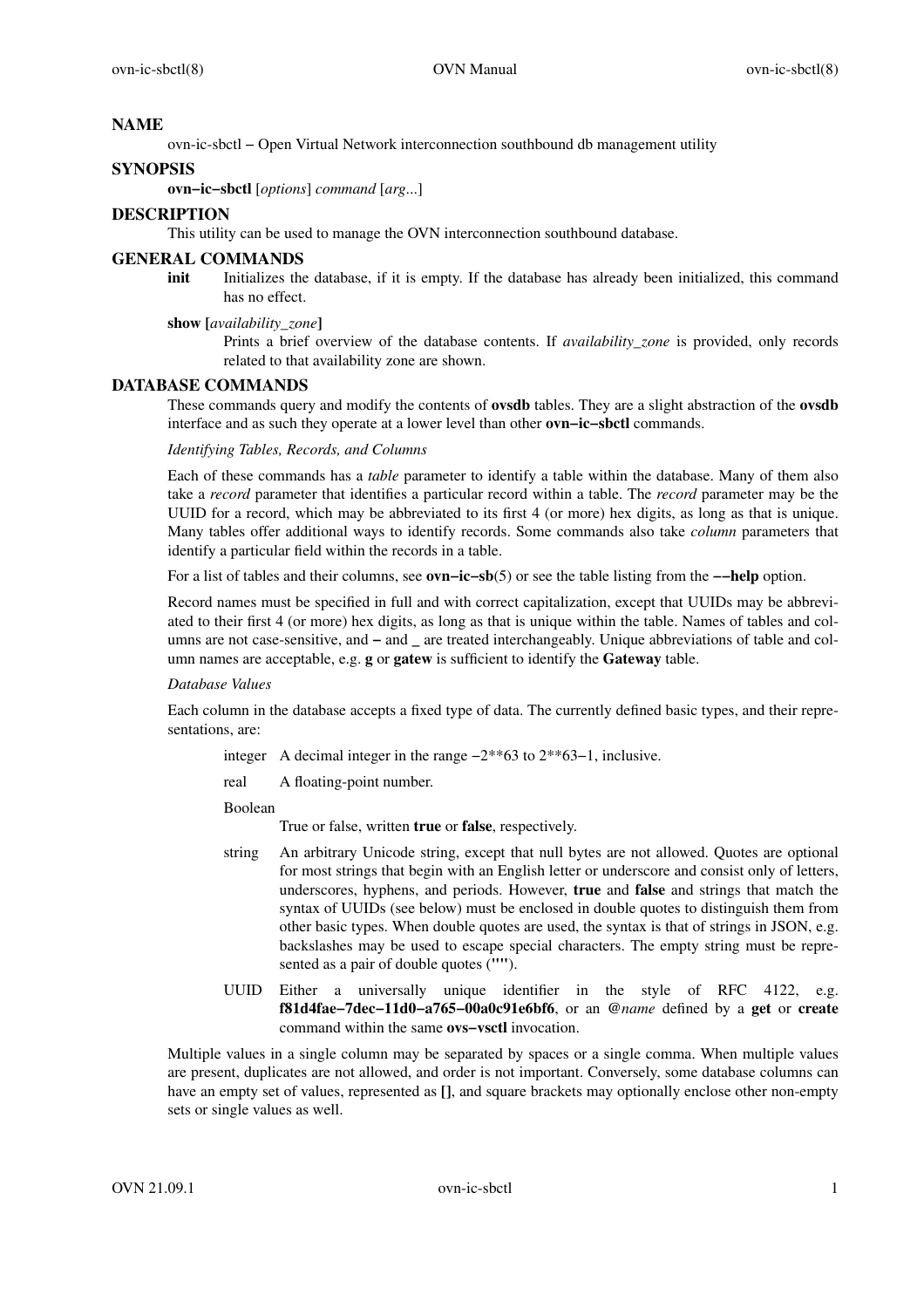A few database columns are ''maps'' of key-value pairs, where the key and the value are each some fixed database type. These are specified in the form *key***=***value*, where *key* and *value* follow the syntax for the column's key type and value type, respectively. When multiple pairs are present (separated by spaces or a comma), duplicate keys are not allowed, and again the order is not important. Duplicate values are allowed. An empty map is represented as **{}**. Curly braces may optionally enclose non-empty maps as well (but use quotes to prevent the shell from expanding **other−config={0=x,1=y}** into **other−config=0=x other−config=1=y**, which may not have the desired effect).

### *Database Command Syntax*

[**−−if−exists**] [**−−columns=***column*[**,***column*]...] **list** *table* [*record*]...

Lists the data in each specified *record*. If no records are specified, lists all the records in *table*.

If **−−columns** is specified, only the requested columns are listed, in the specified order. Otherwise, all columns are listed, in alphabetical order by column name.

Without **−−if−exists**, it is an error if any specified *record* does not exist. With **−−if−exists**, the command ignores any *record* that does not exist, without producing any output.

[**−−columns=***column*[**,***column*]...] **find** *table* [*column*[**:***key*]**=***value*]...

Lists the data in each record in *table* whose *column* equals *value* or, if *key* is specified, whose *column* contains a *key* with the specified *value*. The following operators may be used where **=** is written in the syntax summary:

**= != < > <= >=**

Selects records in which *column*[**:***key*] equals, does not equal, is less than, is greater than, is less than or equal to, or is greater than or equal to *value*, respectively.

Consider *column*[**:***key*] and *value* as sets of elements. Identical sets are considered equal. Otherwise, if the sets have different numbers of elements, then the set with more elements is considered to be larger. Otherwise, consider a element from each set pairwise, in increasing order within each set. The first pair that differs determines the result. (For a column that contains key-value pairs, first all the keys are compared, and values are considered only if the two sets contain identical keys.)

**{=} {!=}**

Test for set equality or inequality, respectively.

- **{<=}** Selects records in which *column*[**:***key*] is a subset of *value*. For example, **flood−vlans{<=}1,2** selects records in which the **flood−vlans** column is the empty set or contains 1 or 2 or both.
- **{<}** Selects records in which *column*[**:***key*] is a proper subset of *value*. For example, **flood−vlans{<}1,2** selects records in which the **flood−vlans** column is the empty set or contains 1 or 2 but not both.
- **{>=} {>}**

Same as **{<=}** and **{<}**, respectively, except that the relationship is reversed. For example, **flood−vlans{>=}1,2** selects records in which the **flood−vlans** column contains both 1 and 2.

The following operators are available only in Open vSwitch 2.16 and later:

**{in}** Selects records in which every element in *column*[**:***key*] is also in *value*. (This is the same as  $\{\leq =\}$ .)

### **{not−in}**

Selects records in which every element in *column*[**:***key*] is not in *value*.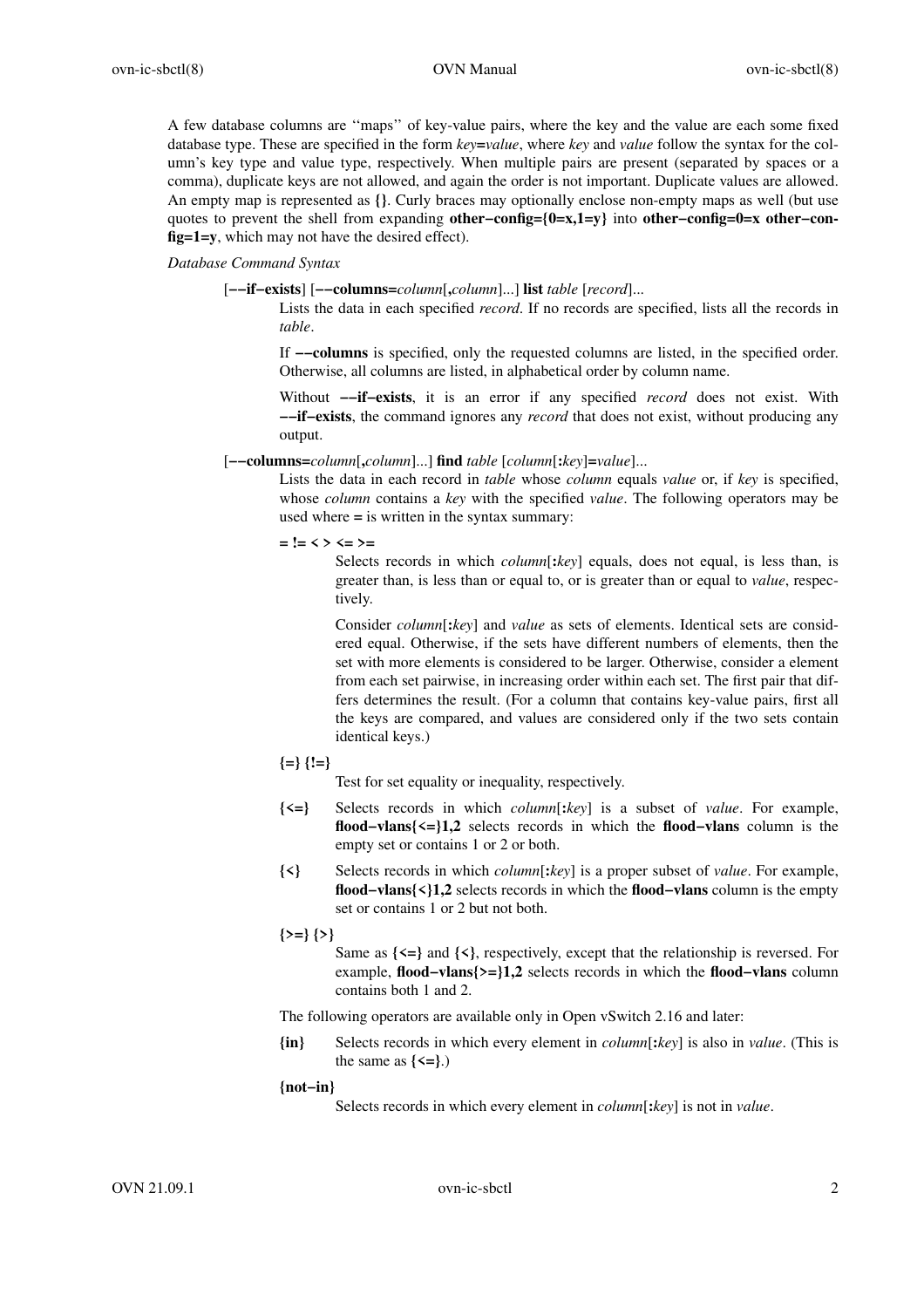For arithmetic operators ( $=$   $!=$   $\lt$   $>$   $\lt$  $=$   $>$  $=$ ), when *key* is specified but a particular record's *column* does not contain *key*, the record is always omitted from the results. Thus, the condition **other−config:mtu!=1500** matches records that have a **mtu** key whose value is not 1500, but not those that lack an **mtu** key.

For the set operators, when *key* is specified but a particular record's *column* does not contain *key*, the comparison is done against an empty set. Thus, the condition **other−config:mtu{!=}1500** matches records that have a **mtu** key whose value is not 1500 and those that lack an **mtu** key.

Don't forget to escape **<** or **>** from interpretation by the shell.

If **−−columns** is specified, only the requested columns are listed, in the specified order. Otherwise all columns are listed, in alphabetical order by column name.

The UUIDs shown for rows created in the same **ovs−vsctl** invocation will be wrong.

[**−−if−exists**] [**−−id=@***name*] **get** *table record* [*column*[**:***key*]]...

Prints the value of each specified *column* in the given *record* in *table*. For map columns, a *key* may optionally be specified, in which case the value associated with *key* in the column is printed, instead of the entire map.

Without **−−if−exists**, it is an error if *record* does not exist or *key* is specified, if *key* does not exist in *record*. With **−−if−exists**,amissing *record* yields no output and a missing *key* prints a blank line.

If **@***name* is specified, then the UUID for *record* may be referred to by that name later in the same **ovs−vsctl** invocation in contexts where a UUID is expected.

Both **−−id** and the *column* arguments are optional, but usually at least one or the other should be specified. If both are omitted, then **get** has no effect except to verify that *record* exists in *table*.

**−−id** and **−−if−exists** cannot be used together.

[**−−if−exists**] **set** *table record column*[**:***key*]**=***value*...

Sets the value of each specified *column* in the given *record* in *table* to *value*. For map columns, a *key* may optionally be specified, in which case the value associated with *key* in that column is changed (or added, if none exists), instead of the entire map.

Without **−−if−exists**, it is an error if *record* does not exist. With **−−if−exists**, this command does nothing if *record* does not exist.

[**−−if−exists**] **add** *table record column* [*key***=**]*value*...

Adds the specified value or key-value pair to *column* in *record* in *table*. If *column* is a map, then *key* is required, otherwise it is prohibited. If *key* already exists in a map column, then the current *value* is not replaced (use the **set** command to replace an existing value).

Without **−−if−exists**, it is an error if *record* does not exist. With **−−if−exists**, this command does nothing if *record* does not exist.

[**−−if−exists**] **remove** *table record column value*...

[**−−if−exists**] **remove** *table record column key*...

[**−−if−exists**] **remove** *table record column key***=***value*... Removes the specified values or key-value pairs from *column* in *record* in *table*. The first form applies to columns that are not maps: each specified *value* is removed from the column. The second and third forms apply to map columns: if only a *key* is specified, then any key-value pair with the given *key* is removed, regardless of its value; if a *value* is given then a pair is removed only if both key and value match.

It is not an error if the column does not contain the specified key or value or pair.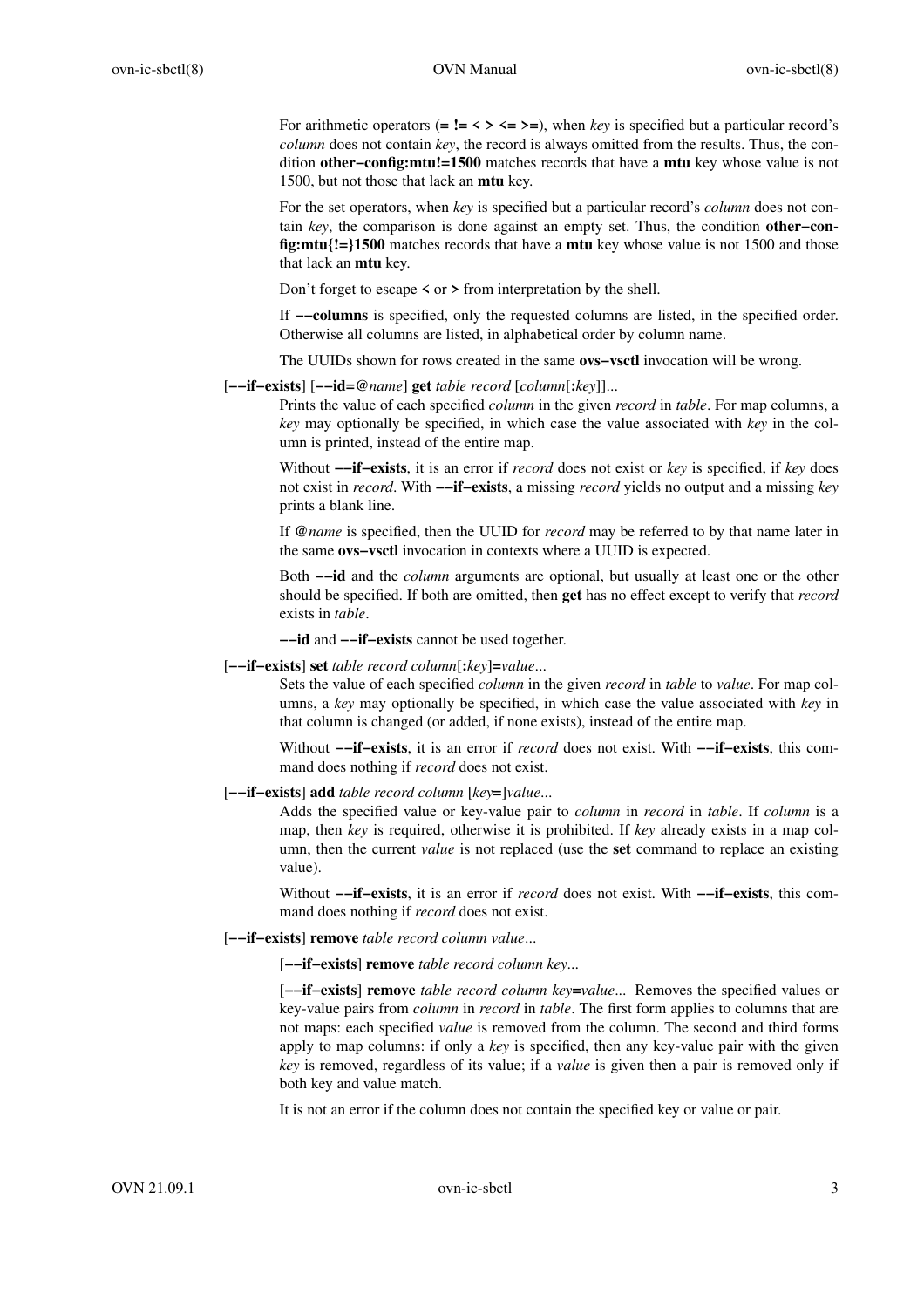Without **−−if−exists**, it is an error if *record* does not exist. With **−−if−exists**, this command does nothing if *record* does not exist.

### [**−−if−exists**] **clear** *table record column*...

Sets each *column* in *record* in *table* to the empty set or empty map, as appropriate. This command applies only to columns that are allowed to be empty.

Without **−−if−exists**, it is an error if *record* does not exist. With **−−if−exists**, this command does nothing if *record* does not exist.

#### [**−−id=@***name*] **create** *table column*[**:***key*]**=***value*...

Creates a new record in *table* and sets the initial values of each *column*. Columns not explicitly set will receive their default values. Outputs the UUID of the new row.

If **@***name* is specified, then the UUID for the new row may be referred to by that name elsewhere in the same **\\*(PN** invocation in contexts where a UUID is expected. Such references may precede or follow the **create** command.

### Caution (ovs-vsctl as example)

Records in the Open vSwitch database are significant only when they can be reached directly or indirectly from the **Open\_vSwitch** table. Except for records in the **QoS** or **Queue** tables, records that are not reachable from the **Open\_vSwitch** table are automatically deleted from the database. This deletion happens immediately, without waiting for additional **ovs−vsctl** commands or other database activity. Thus, a **create** command must generally be accompanied by additional commands *within the same* **ovs−vsctl** *invocation* to add a chain of references to the newly created record from the top-level **Open\_vSwitch** record. The **EXAMPLES** section gives some examples that show how to do this.

#### [**−−if−exists**] **destroy** *table record*...

Deletes each specified *record* from *table*. Unless **−−if−exists** is specified, each *record*s must exist.

#### **−−all destroy** *table*

Deletes all records from the *table*.

Caution (ovs-vsctl as example)

The **destroy** command is only useful for records in the **QoS** or **Queue** tables. Records in other tables are automatically deleted from the database when they become unreachable from the **Open\_vSwitch** table. This means that deleting the last reference to a record is sufficient for deleting the record itself. For records in these tables, **destroy** is silently ignored. See the **EXAMPLES** section below for more information.

#### **wait−until** *table record* [*column*[**:***key*]**=***value*]...

Waits until *table* contains a record named *record* whose *column* equals *value* or, if *key* is specified, whose *column* contains a *key* with the specified *value*. This command supports the same operators and semantics described for the **find** command above.

If no *column*[**:***key*]**=***value* arguments are given, this command waits only until *record* exists. If more than one such argument is given, the command waits until all of them are satisfied.

Caution (ovs-vsctl as example)

Usually **wait−until** should be placed at the beginning of a set of **ovs−vsctl** commands. For example, **wait−until bridge br0 −− get bridge br0 datapath\_id** waits until a bridge named **br0** is created, then prints its **datapath id** column, whereas **get bridge br0 datapath\_id -- wait-until bridge br0** will abort if no bridge named **br0** exists when **ovs−vsctl** initially connects to the database.

Consider specifying **−−timeout=0** along with **−−wait−until**, to prevent **ovs−vsctl** from terminating after waiting only at most 5 seconds.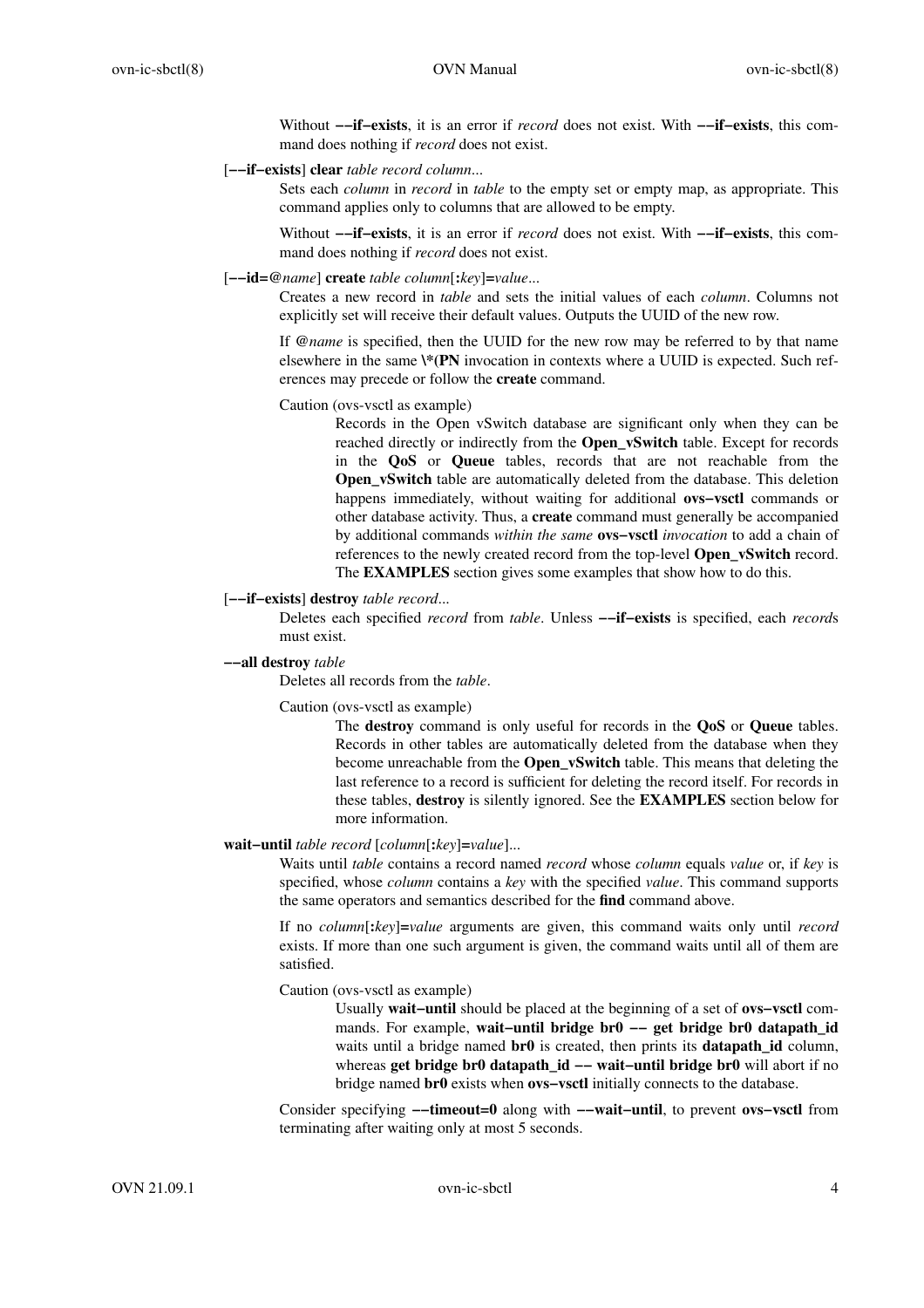#### **comment** [*arg*]...

This command has no effect on behavior, but any database log record created by the command will include the command and its arguments.

### **REMOTE CONNECTIVITY COMMANDS**

**get−connection**

Prints the configured connection(s).

### **del−connection**

Deletes the configured connection(s).

### [**−−inactivity−probe=***msecs*] **set−connection** *target*...

Sets the configured manager target or targets. Use **−−inactivity−probe=***msecs* to override the default idle connection inactivity probe time. Use 0 to disable inactivity probes.

### **SSL CONFIGURATION COMMANDS**

**get−ssl** Prints the SSL configuration.

- **del−ssl** Deletes the current SSL configuration.
- [**−−bootstrap**] **set−ssl** *private-key certificate ca-cert* [*ssl-protocol-list* [*ssl-cipher-list*]] Sets the SSL configuration.

### **OPTIONS**

**−−db** *database*

The OVSDB database remote to contact. If the **OVN\_IC\_SB\_DB** environment variable is set, its value is used as the default. Otherwise, the default is **unix:/ovn\_ic\_sb\_db.sock**, but this default is unlikely to be useful outside of single-machine OVN test environments.

## **−−leader−only**

**−−no−leader−only**

By default, or with **−−leader−only**, when the database server is a clustered database, **ovn−ic−sbctl** will avoid servers other than the cluster leader. This ensures that any data that **ovn−ic−sbctl** reads and reports is up-to-date. With **−−no−leader−only**, **ovn−ic−sbctl** will use any server in the cluster, which means that for read-only transactions it can report and act on stale data (transactions that modify the database are always serialized even with **−−no−leader−only**). Refer to **Understanding Cluster Consistency** in **ovsdb**(7) for more information.

### **LOGGING OPTIONS**

#### **−v**[*spec*]

**−−verbose=**[*spec*]

Sets logging levels. Without any *spec*, sets the log level for every module and destination to **dbg**. Otherwise, *spec* is a list of words separated by spaces or commas or colons, up to one from each category below:

- A valid module name, as displayed by the **vlog/list** command on **ovs−appctl**(8), limits the log level change to the specified module.
- **syslog**, **console**, or **file**, to limit the log level change to only to the system log, to the console, or to a file, respectively. (If **−−detach** is specified, the daemon closes its standard file descriptors, so logging to the console will have no effect.)

On Windows platform, **syslog** is accepted as a word and is only useful along with the **−−syslog−target** option (the word has no effect otherwise).

**off**, **emer**, **err**, **warn**, **info**, or **dbg**, to control the log level. Messages of the given severity or higher will be logged, and messages of lower severity will be filtered out. **off** filters out all messages. See **ovs−appctl**(8) for a definition of each log level.

Case is not significant within *spec*.

Regardless of the log levels set for **file**, logging to a file will not take place unless **−−log−file** is also specified (see below).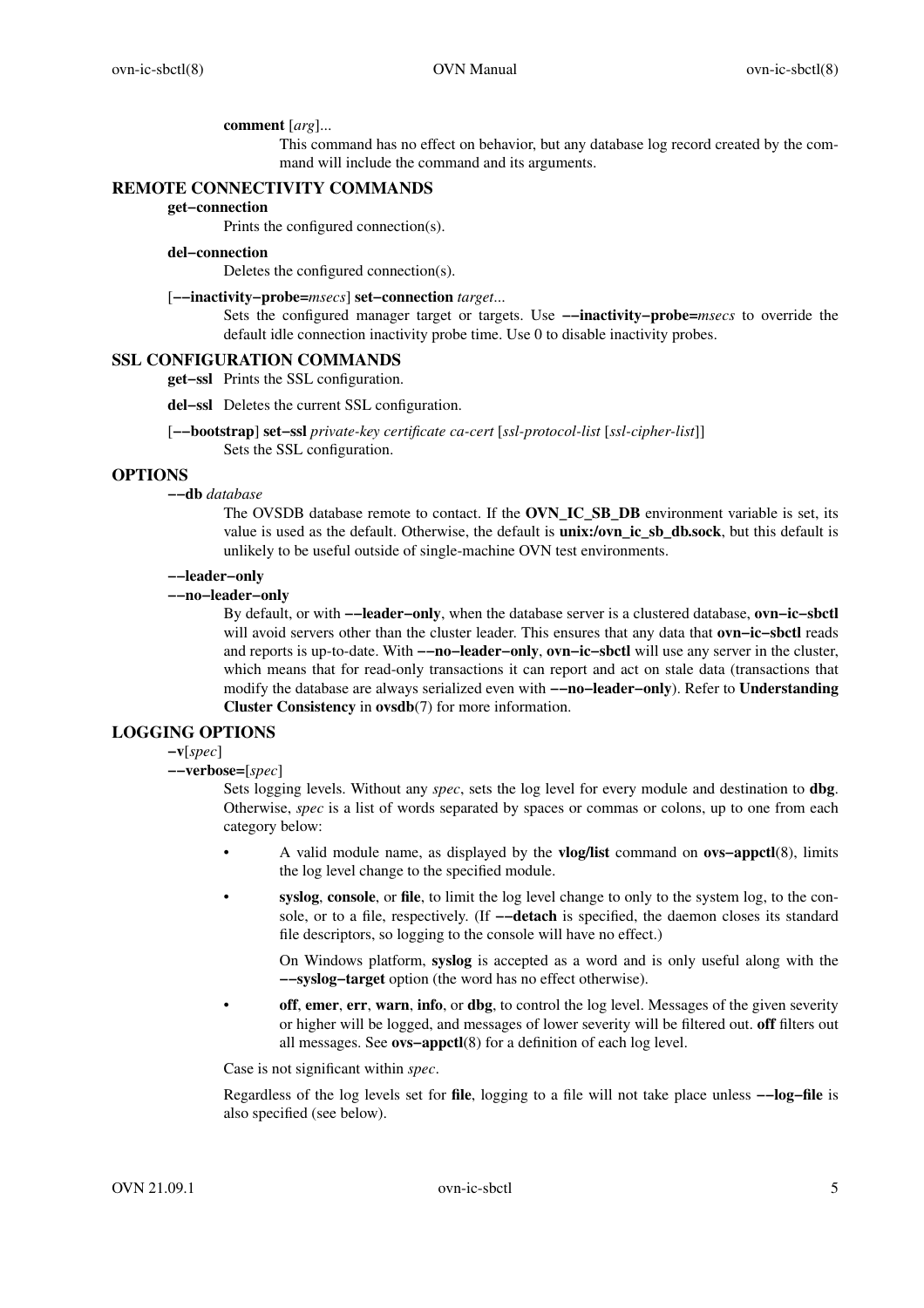For compatibility with older versions of OVS, **any** is accepted as a word but has no effect.

**−v**

### **−−verbose**

Sets the maximum logging verbosity level, equivalent to **−−verbose=dbg**.

## **−vPATTERN:***destination***:***pattern*

### **−−verbose=PATTERN:***destination***:***pattern*

Sets the log pattern for *destination* to *pattern*. Refer to **ovs−appctl**(8) for a description of the valid syntax for *pattern*.

# **−vFACILITY:***facility*

## **−−verbose=FACILITY:***facility*

Sets the RFC5424 facility of the log message. *facility* can be one of **kern**, **user**, **mail**, **daemon**, **auth**, **syslog**, **lpr**, **news**, **uucp**, **clock**, **ftp**, **ntp**, **audit**, **alert**, **clock2**, **local0**, **local1**, **local2**, **local3**, **local4**, **local5**, **local6** or **local7**. If this option is not specified, **daemon** is used as the default for the local system syslog and **local0** is used while sending a message to the target provided via the **−−syslog−target** option.

**−−log−file**[**=***file*]

Enables logging to a file. If *file* is specified, then it is used as the exact name for the log file. The default log file name used if *file* is omitted is **/usr/local/var/log/ovn/***program***.log**.

#### **−−syslog−target=***host***:***port*

Send syslog messages to UDP *port* on *host*, in addition to the system syslog. The *host* must be a numerical IP address, not a hostname.

### **−−syslog−method=***method*

Specify *method* as how syslog messages should be sent to syslog daemon. The following forms are supported:

- **libc**, to use the libc **syslog()** function. Downside of using this options is that libc adds fixed prefix to every message before it is actually sent to the syslog daemon over **/dev/log** UNIX domain socket.
- **unix:***file*, to use a UNIX domain socket directly. It is possible to specify arbitrary message format with this option. However, **rsyslogd 8.9** and older versions use hard coded parser function anyway that limits UNIX domain socket use. If you want to use arbitrary message format with older **rsyslogd** versions, then use UDP socket to localhost IP address instead.
- **udp:***ip***:***port*, to use a UDP socket. With this method it is possible to use arbitrary message format also with older **rsyslogd**. When sending syslog messages over UDP socket extra precaution needs to be taken into account, for example, syslog daemon needs to be configured to listen on the specified UDP port, accidental iptables rules could be interfering with local syslog traffic and there are some security considerations that apply to UDP sockets, but do not apply to UNIX domain sockets.
- null, to discard all messages logged to syslog.

The default is taken from the **OVS\_SYSLOG\_METHOD** environment variable; if it is unset, the default is **libc**.

## **TABLE FORMATTING OPTIONS**

These options control the format of output from the **list** and **find** commands.

**−f** *format*

```
−−format=format
```
Sets the type of table formatting. The following types of *format* are available:

**table** 2-D text tables with aligned columns.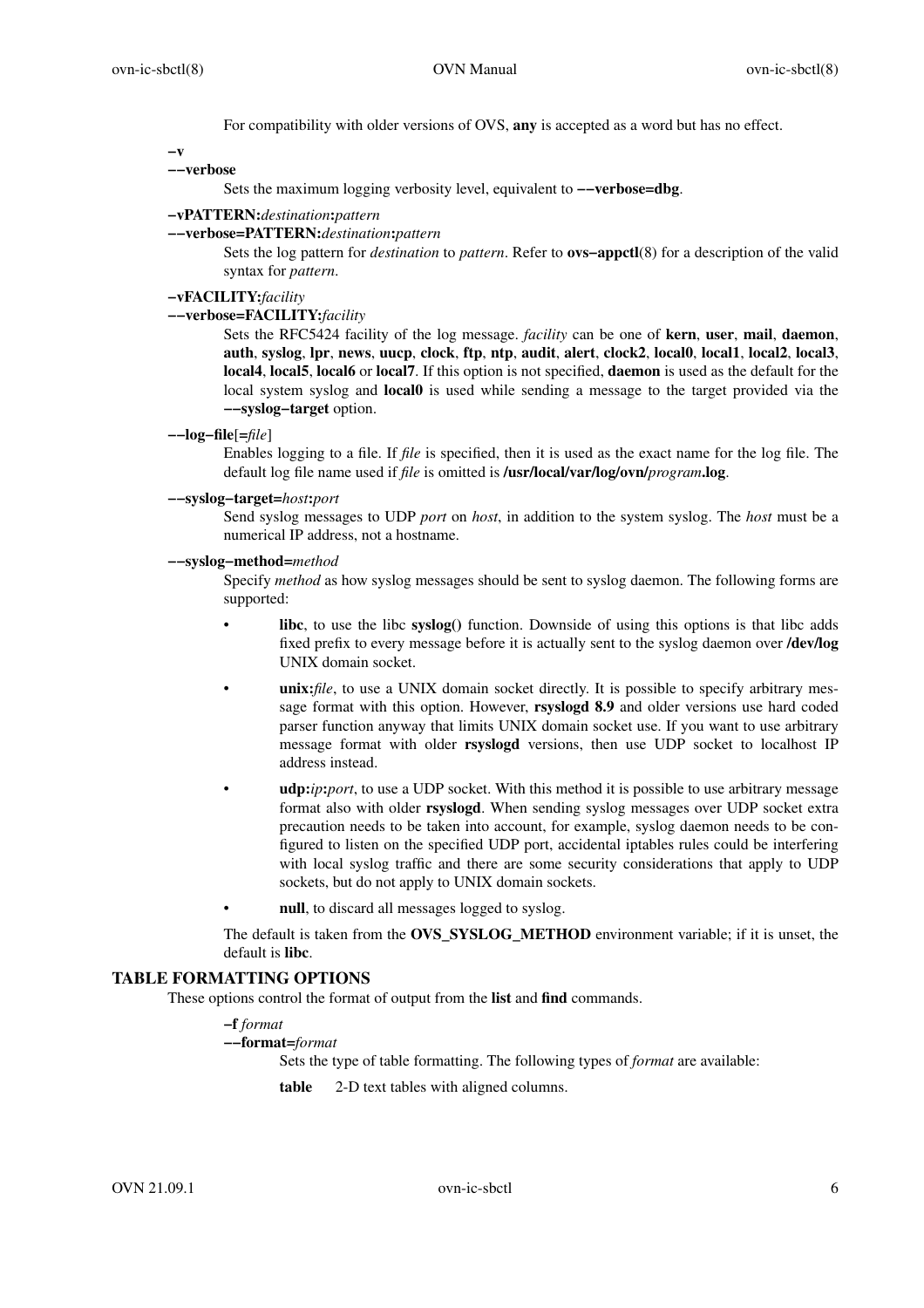#### **list** (default)

A list with one column per line and rows separated by a blank line.

**html** HTML tables.

- **csv** Comma-separated values as defined in RFC 4180.
- **json** JSON format as defined in RFC 4627. The output is a sequence of JSON objects, each of which corresponds to one table. Each JSON object has the following members with the noted values:

#### **caption**

The table's caption. This member is omitted if the table has no caption.

#### **headings**

An array with one element per table column. Each array element is a string giving the corresponding column's heading.

**data** An array with one element per table row. Each element is also an array with one element per table column. The elements of this second-level array are the cells that constitute the table. Cells that represent OVSDB data or data types are expressed in the format described in the OVSDB specification; other cells are simply expressed as text strings.

# **−d** *format*

**−−data=***format*

Sets the formatting for cells within output tables unless the table format is set to **json**, in which case **json** formatting is always used when formatting cells. The following types of *format* are available:

#### **string** (default)

The simple format described in the **Database Values** section of **ovs−vsctl**(8).

- **bare** The simple format with punctuation stripped off: **[]** and **{}** are omitted around sets, maps, and empty columns, items within sets and maps are space-separated, and strings are never quoted. This format may be easier for scripts to parse.
- **json** The RFC 4627 JSON format as described above.

#### **−−no−headings**

This option suppresses the heading row that otherwise appears in the first row of table output.

### **−−pretty**

By default, JSON in output is printed as compactly as possible. This option causes JSON in output to be printed in a more readable fashion. Members of objects and elements of arrays are printed one per line, with indentation.

This option does not affect JSON in tables, which is always printed compactly.

#### **−−bare** Equivalent to **−−format=list −−data=bare −−no−headings**.

## **PKI Options**

PKI configuration is required to use SSL for the connection to the database.

# **−p** *privkey.pem*

**−−private−key=***privkey.pem*

Specifies a PEM file containing the private key used as identity for outgoing SSL connections.

**−c** *cert.pem*

#### **−−certificate=***cert.pem*

Specifies a PEM file containing a certificate that certifies the private key specified on **−p** or **−−private−key** to be trustworthy. The certificate must be signed by the certificate authority (CA) that the peer in SSL connections will use to verify it.